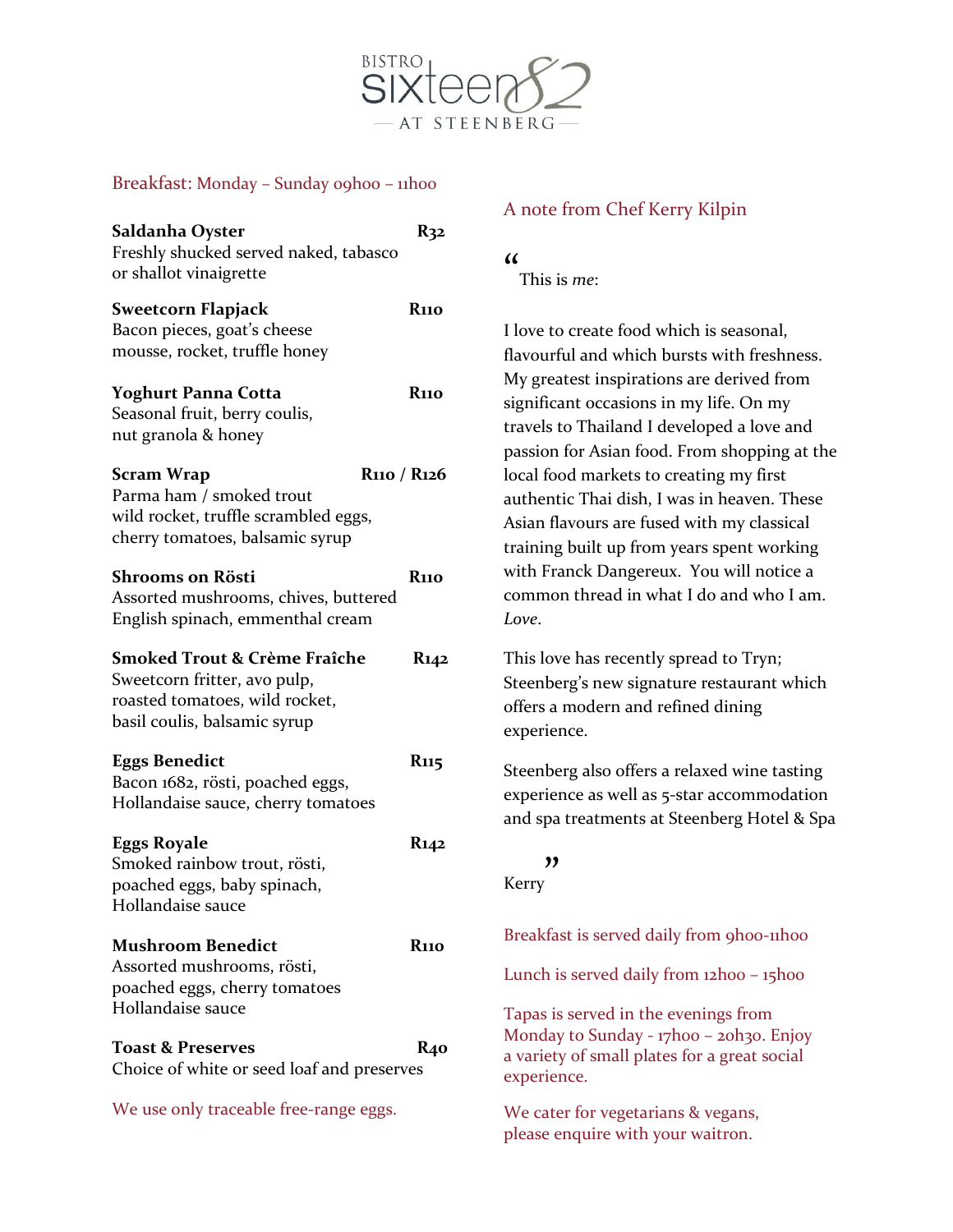Lunch: Monday - Sunday 12hoo - 15hoo

#### **Starters**

#### **Saldanha Oyster R32** Naked, tabasco or shallot vinaigrette *Steenberg Sparkling Sauvignon Blanc R70*

**Panko Crusted Cheese Fritter R103** 

Poached pear, tender greens, truffle honey, pumpkin seed & granola crunch *Steenberg 1682 Chardonnay Cap Classique R90*

## **Beetroot & Goat's Feta Salad R110**

Quinoa, rhubarb, red cabbage, cranberries, sunflower seeds, minted sumac vinaigrette *Steenberg 1682 Pinot Noir Cap Classique R93*

#### Fish Tartare R<sub>137</sub>

Lemongrass & lime vinaigrette, pickled grapes & cucumber salsa, verjuice & apple gel, breadstick *Steenberg Sauvignon Blanc R90*

#### **Tempura Prawns R135**

Kimchi noodle salad, gochujang mayo, pineapple syrup, soy, sesame *Steenberg Semillon R154*

## **Wasabi Dusted Baby Calamari R132**

Avo, nori, edamame, pickled ginger mayo, lemongrass & lime vinaigrette *Steenberg The Black Swan R154*

# **Pan-Fried Chicken Livers R110**

Sweetcorn fritter, treacle & ginger soy, mango & coriander salsa *Steenberg Semillon R154*

## **Beef Tataki R132**

Seared beef, truffled corn, shimeji mushrooms, wild rocket, soy, chilli, mayo *Steenberg Nebbiolo R169*

## **Sides**

| Hand-cut chips    | R50                  |
|-------------------|----------------------|
| Arancini          | R67                  |
| <b>Vegetables</b> | <b>R60</b>           |
| House salad       | $R_{79}$ / $R_{103}$ |

A R100 plate fee applies for guests not ordering a main meal.

## **Mains**

- AT STEENBERG

| <b>Risotto of the Day</b>                       | R <sub>110</sub> / R <sub>170</sub> |
|-------------------------------------------------|-------------------------------------|
| Pecorino cheese, spinach & sunflower pesto      |                                     |
| Add bacon                                       | $R_{139} / R_{205}$                 |
| Steenberg Barrel Fermented Sauvignon Blanc R105 |                                     |

**Ethically Sourced Fish R235** Roast butternut, artichoke & mussel velouté, fennel & pickled cucumber salsa **Add Prawns R294** *Steenberg Semillon R154*

**Sesame & Ginger Sirloin Salad R220** Tender greens, red cabbage, red onion, coriander, sprouts**,** aioli, chilli & soy ginger vinaigrette *Steenberg Barrel Fermented Sauvignon Blanc R105*

## **Roasted Pork Belly R233**

Celeriac mash, apple & cucumber salsa, Sauvignon blanc & fig jus *Steenberg Chardonnay R102*

**Beef Fillet or Sirloin R298 / R235**

Polenta frittes, tender greens, green bean salsa, roast garlic jus, creamy whole grain mustard *Steenberg Catharina R214*

**Open Steak Sandwich Beef Fillet or Sirloin R298 / R220** Tender greens, sundried tomato pesto, chimichurri hollandaise, hand-cut chips *Steenberg Syrah R130*

#### **Braised Lamb Neck R250**

Ricotta stuffed lamb neck, butternut fritter, apricot salsa, citrus & lemon thyme jus *Steenberg Nebbiolo R169*

## Anti Pasti Plate R163

Assorted locally cured meats, beef terrine, pickles, rocket & homemade bread *Steenberg Merlot R122*

A discretional service charge of 12% will be added to tables of 6 or more.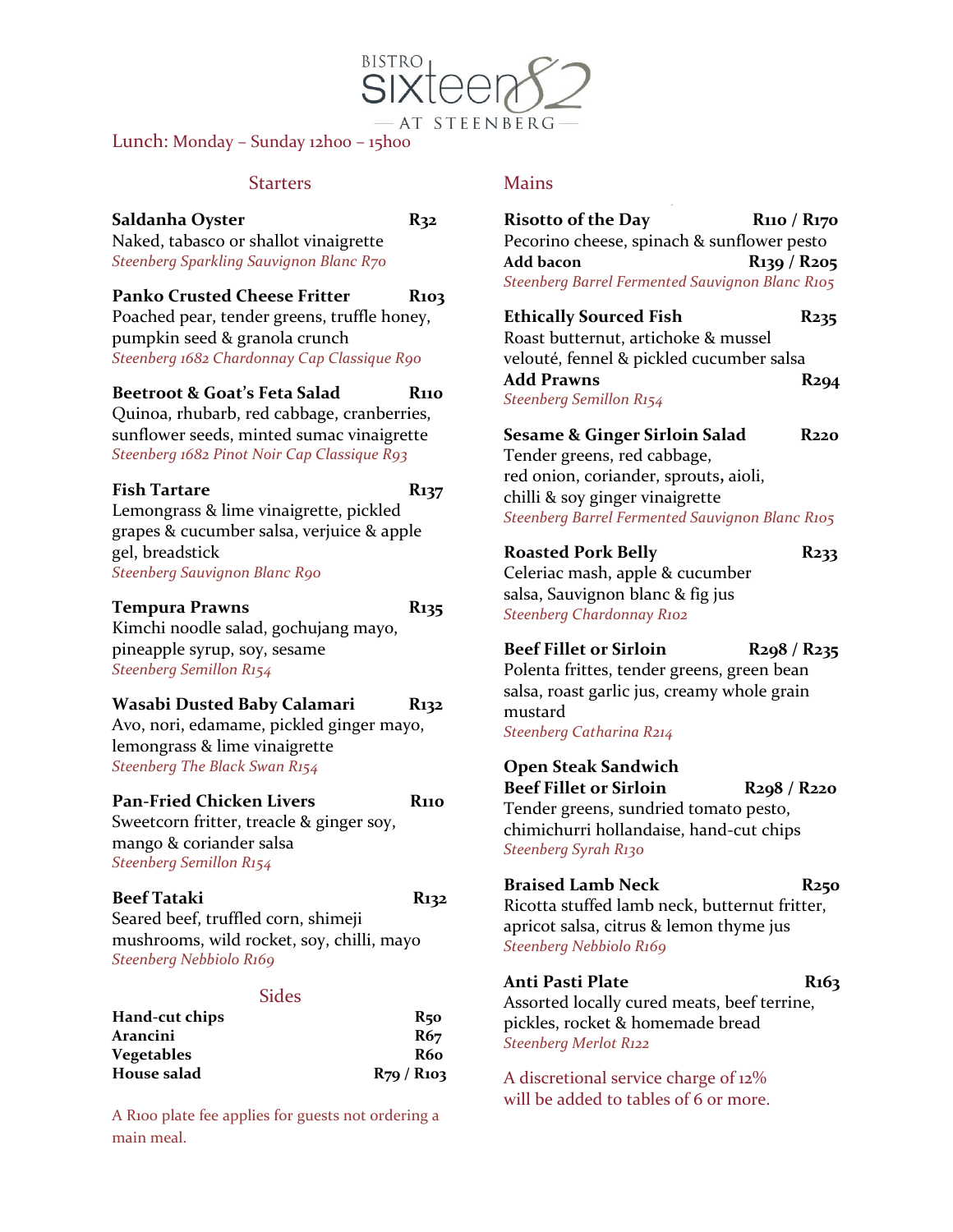

# Desserts: Monday – Sunday, Lunch & Tapas 12h00 – 20h30

## Dessert Menu

| <b>Spiced Chai Custard</b><br>Burnt marshmallow, vanilla mousse, fudge, milk chocolate ice cream                                                                                                      | <b>R100</b>                                                             |                                                                                                             |
|-------------------------------------------------------------------------------------------------------------------------------------------------------------------------------------------------------|-------------------------------------------------------------------------|-------------------------------------------------------------------------------------------------------------|
| <b>Treacle Pumpkin Tart</b><br>Cinnamon mousse, citrus salsa, orange curd, orange & cardamom ice cream                                                                                                | <b>R</b> <sub>103</sub>                                                 |                                                                                                             |
| <b>Pineapple Mousse</b><br>Lime curd, chilli coulis, mint gel, coconut sorbet                                                                                                                         | <b>R100</b>                                                             |                                                                                                             |
| <b>Lemon Posset</b><br>White chocolate shortbread, berry coulis, yoghurt & mango sorbet                                                                                                               | <b>R90</b>                                                              |                                                                                                             |
| <b>Banoffee Bread &amp; Butter Pudding</b><br>Caramel, vanilla mousse, pecan nut praline ice cream                                                                                                    | <b>R</b> 103                                                            |                                                                                                             |
| <b>Pecan Nut Mille-Feuille</b><br>Malt biscuit, caramelia mousse, caramelized pear ice cream                                                                                                          | <b>R110</b>                                                             |                                                                                                             |
| <b>Cheese Platter</b><br>Selection of local cheese, curried pineapple & sultana relish,<br>sunflower & chevin macaroon, seed granola, lavash<br>*For one                                              | <b>R</b> 155                                                            |                                                                                                             |
| Homemade Fruit Sorbet or Ice Cream Scoop<br><b>Homemade Chocolate Truffle</b>                                                                                                                         | $R_{40}$                                                                |                                                                                                             |
| With Cheese or Something Sweet                                                                                                                                                                        |                                                                         |                                                                                                             |
| De Krans Tawny Port<br>Allesverloren Fine Old Vintage Port 2011<br>Steenberg Natural Sweet Semillon 2017<br>Dalla Cia Grappa (Cabernet Sauvignon / Merlot)                                            | 50 <sub>ml</sub><br>R <sub>36</sub><br>$R_{34}$<br>$R_{55}$<br>$R_{73}$ | <b>Bottle</b><br>400                                                                                        |
| Steenberg 1682 Sparkling Sauvignon Blanc<br>Steenberg 1682 Chardonnay Cap Classique NV<br>Steenberg 1682 Pinot Noir Cap Classique NV<br>Steenberg Lady R Cap Classique 2016 (Pinot Noir / Chardonnay) | Glass<br>$R_{70}$<br><b>R</b> 90<br>R <sub>93</sub>                     | <b>Bottle</b><br>R <sub>2</sub> 80<br>R <sub>360</sub><br>R <sub>370</sub><br>R <sub>9</sub> 8 <sub>5</sub> |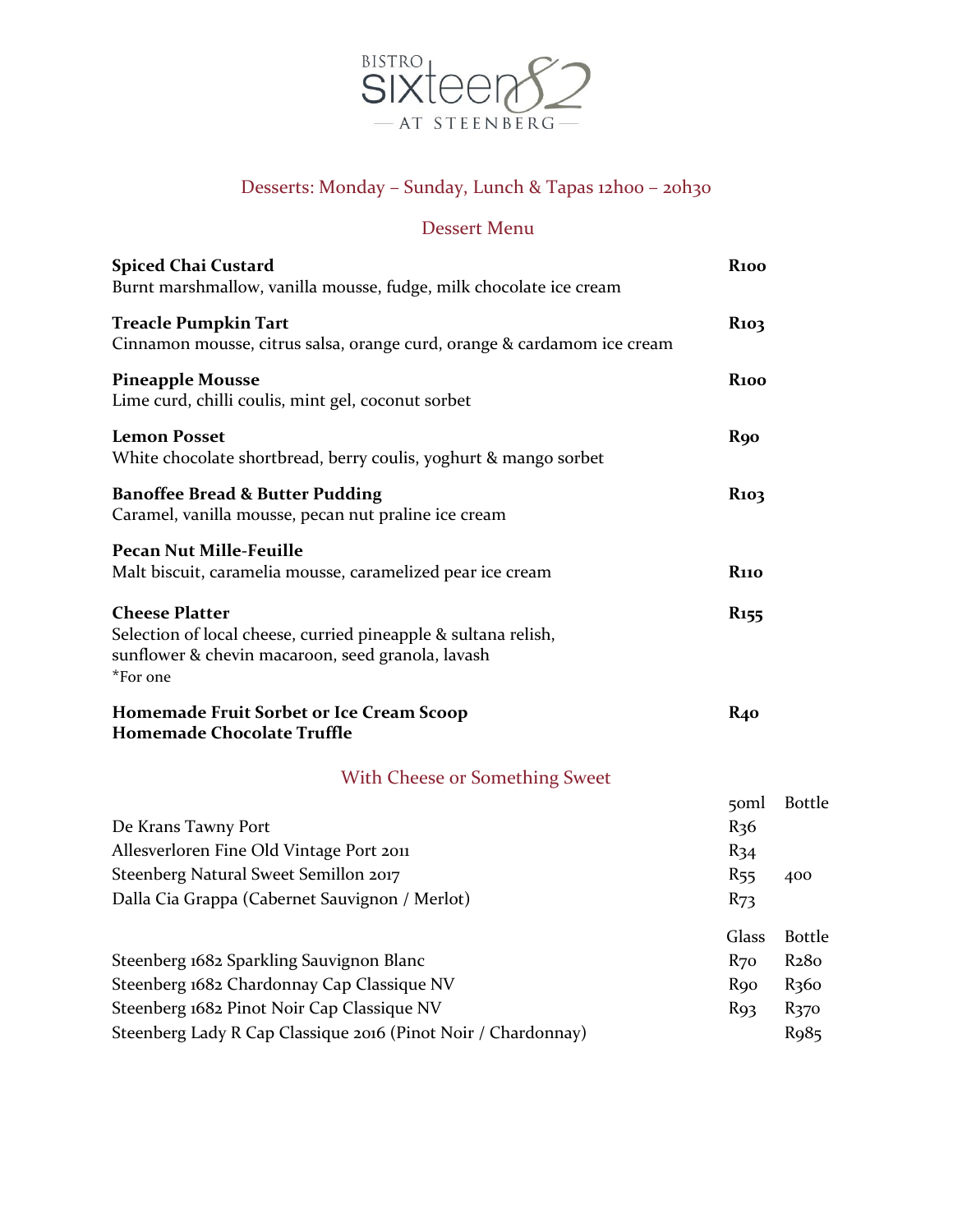

## Vegetarian Lunch Menu

# Monday – Sunday 12h00 – 15h00

| <b>Starters</b>                                                                                                                          |                                     |
|------------------------------------------------------------------------------------------------------------------------------------------|-------------------------------------|
| <b>Panko Crusted Cheese Fritter</b><br>Poached pear, tender greens, truffle honey, pumpkin seed & granola crunch                         | <b>R</b> 103                        |
| Beetroot & Goat's Feta Salad<br>Quinoa, rhubarb, red cabbage, cranberries, sunflower seeds, minted sumac vinaigrette                     | <b>R</b> 110                        |
| <b>Corn Fritter</b><br>Tender greens, feta, pumpkin seed & macadamia nut,<br>avo, tomato & basil vinaigrette                             | <b>R100</b>                         |
| <b>House Salad</b><br>Tender greens, olives, cherry tomatoes, red onion,<br>cucumber, sprouts, radish, quail egg, balsamic syrup         | $R_{79}$ / $R_{103}$                |
| <b>Mains</b>                                                                                                                             |                                     |
| <b>Risotto of the Day</b><br>Pecorino cheese, spinach & sunflower pesto                                                                  | R <sub>110</sub> / R <sub>170</sub> |
| <b>Vegetable Stack</b><br>Pan-fried vegetables, roasted butternut, assorted mushrooms,<br>tender greens, garlic cream                    | <b>R</b> 166                        |
| Arancini<br>Artichokes, fine beans, English spinach, cauliflower purée, basil salsa                                                      | <b>R</b> <sub>170</sub>             |
| <b>Tempura Vegetables</b><br>Spicy noodle salad, lemongrass mayo, chilli syrup                                                           | R <sub>166</sub>                    |
| <b>Desserts</b>                                                                                                                          |                                     |
| <b>Lemon Posset</b><br>White chocolate shortbread, berry coulis, yoghurt & mango sorbet                                                  | <b>R</b> 90                         |
| <b>Treacle Pumpkin Tart</b><br>Cinnamon mousse, citrus salsa, orange curd, orange & cardamom ice cream                                   | <b>R</b> 103                        |
| <b>Banoffee Bread &amp; Butter Pudding</b><br>Caramel, vanilla mousse, pecan nut praline ice cream                                       | <b>R</b> <sub>103</sub>             |
| <b>Cheese Platter</b><br>Selection of local cheese, homemade preserves, sunflower & chevin macaroon,<br>seed granola, lavash<br>*For one | <b>R</b> <sub>155</sub>             |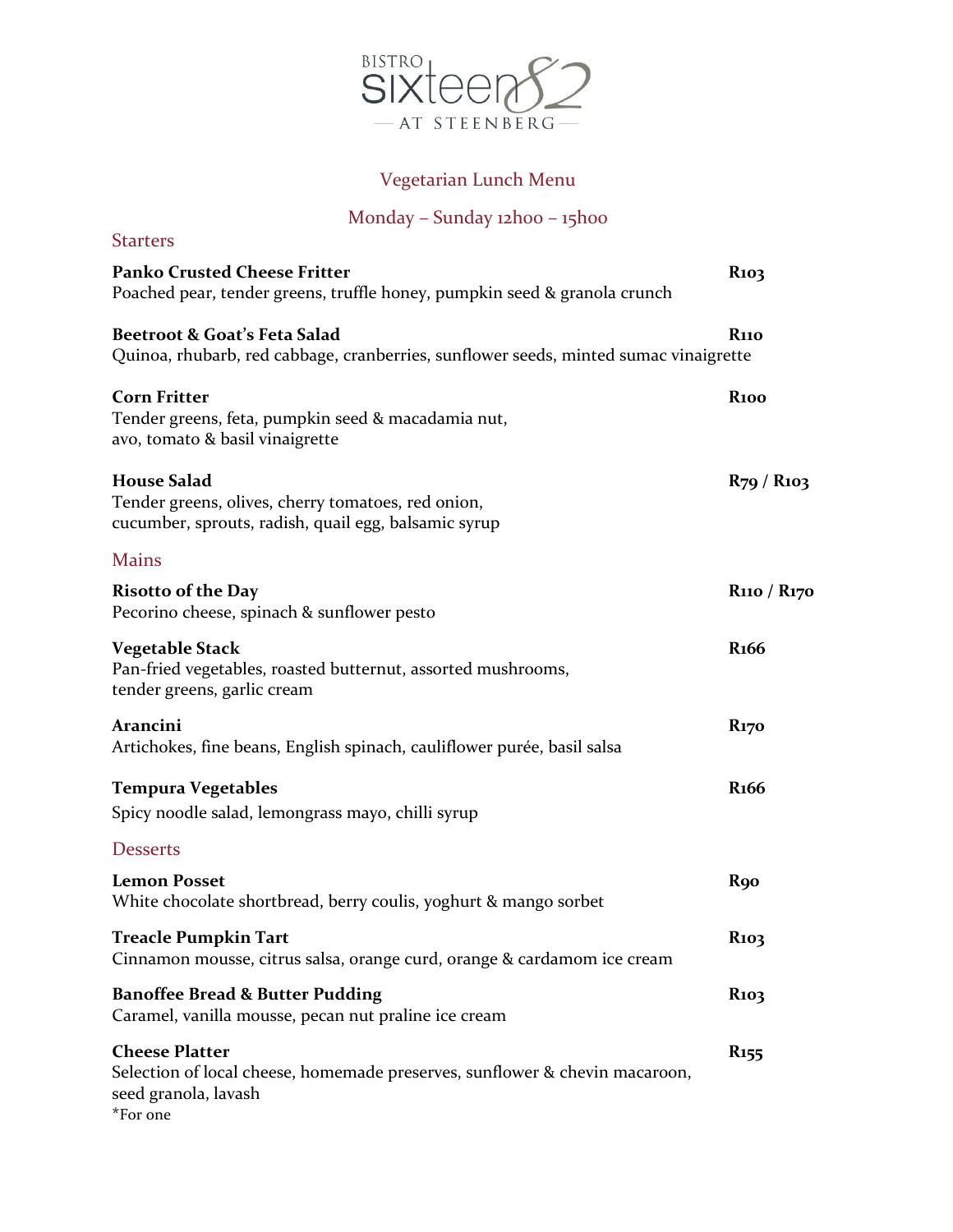

## Vegan Lunch Menu

# Monday – Sunday 12h00 – 15h00

## **Starters**

| Broccoli Tataki<br>Marinated shimeji mushrooms, corn,<br>spring onion, wild rocket, chilli, soy vinaigrette           | <b>R</b> 110         |
|-----------------------------------------------------------------------------------------------------------------------|----------------------|
| <b>Beetroot Salad</b><br>Quinoa, rhubarb, red cabbage, cranberries, sunflower seeds, minted sumac vinaigrette         | <b>R110</b>          |
| <b>House Salad</b><br>Tender greens, olives, cherry tomatoes,<br>red onion, cucumber, sprouts, radish, balsamic syrup | $R_{79}$ / $R_{103}$ |
| <b>Mains</b>                                                                                                          |                      |
| Vegetable Stack<br>Pan fried vegetables, butternut & potato rösti,<br>assorted mushrooms, tender greens, basil salsa  | <b>R</b> 166         |
| Tempura Vegetables<br>Spicy noodle salad, mint, lime, chilli syrup                                                    | <b>R</b> 166         |
| Warm Artichoke & Quinoa Salad<br>Artichoke, seasonal vegetables, wild rocket, tomato vinaigrette                      | <b>R</b> 166         |
| <b>Dessert</b>                                                                                                        |                      |
| <b>Fresh Berries</b><br>Citrus segments, mixed berry coulis                                                           | <b>R</b> 90          |
| <b>Homemade Sorbet</b><br>Spiced poached pear, fresh fruit, macadamia crumb                                           | <b>R</b> 90          |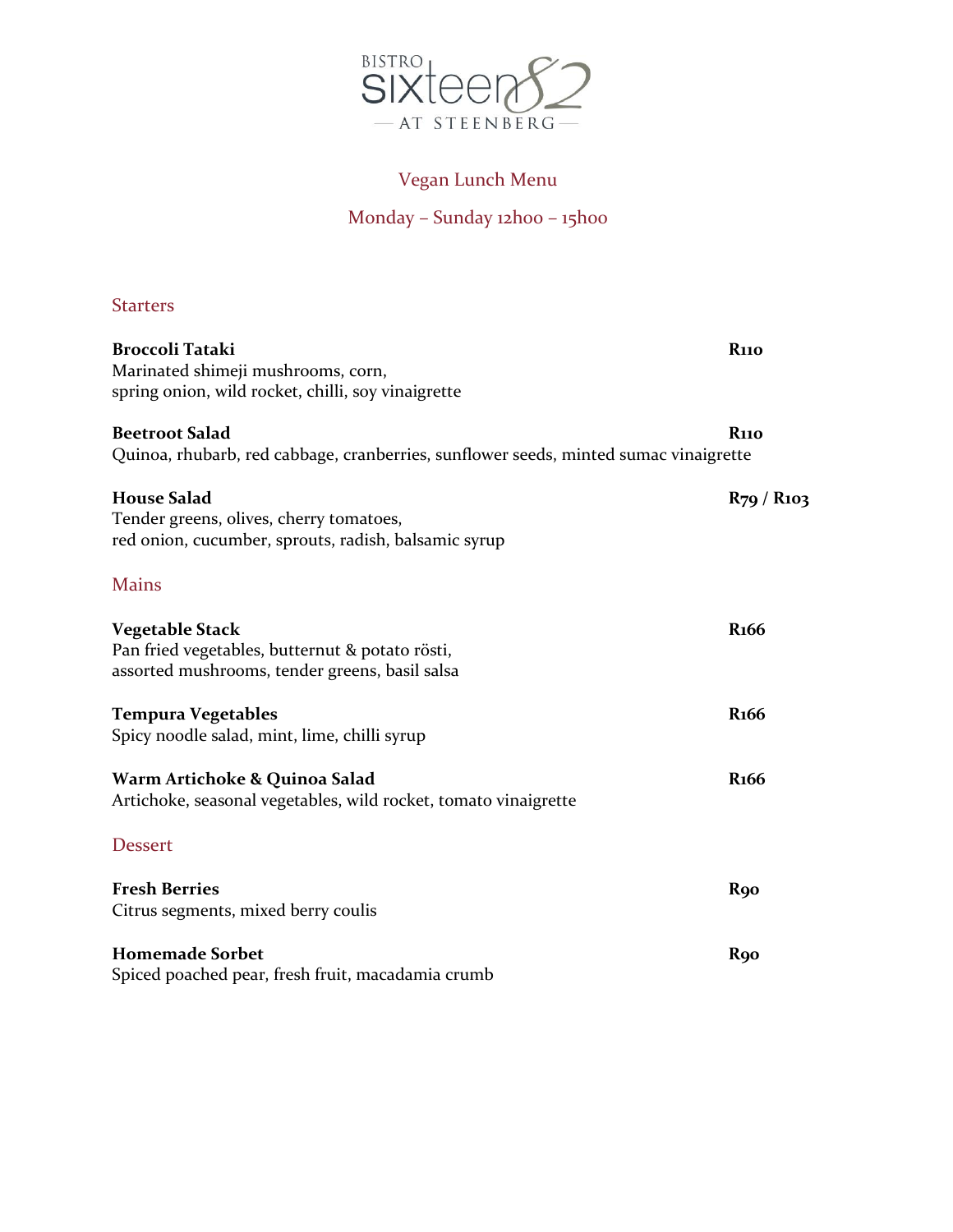

# Evening Tapas Menu

## Monday – Sunday 17h00 – 20h30

Enjoy a variety of small plates for a great social experience. Chef Kerry recommends 3 tapas per person to enjoy a variety of flavours.

| <b>West Coast Oyster</b><br>Freshly shucked, served naked, tabasco or shallot vinaigrette                                    | R32 each         |
|------------------------------------------------------------------------------------------------------------------------------|------------------|
| <b>Anti Pasti Plate</b><br>Assorted locally cured meats, beef terrine, pickles, rocket & homemade bread                      | R <sub>132</sub> |
| <b>Bruschetta Duo</b><br>Roasted aubergine, rocket, goat's cheese feta, her dressing, balsamic syrup                         | R65              |
| <b>House Salad</b><br>Tender greens, olives, cherry tomatoes,<br>red onion, cucumber, sprouts, radish, balsamic syrup        | <b>R79</b>       |
| Beetroot & Goat's Feta Salad<br>Quinoa, rhubarb, red cabbage, cranberries, sunflower seeds, minted sumac vinaigrette         | <b>R110</b>      |
| <b>Corn Fritters</b><br>Tender greens, feta, avo, wild rocket,<br>pumpkin seed & macadamia crumb, tomato & basil vinaigrette | <b>R82</b>       |
| Spinach, Pea & Goat's Feta Croquettes<br>Wild rocket, chipotle mayo                                                          | R <sub>69</sub>  |
| Arancini<br>Risotto fritter, thyme mayo                                                                                      | R6 <sub>7</sub>  |
| <b>Cheese Fritter</b><br>Poached pear, tender greens, truffle honey, pumpkin seed & granola crunch                           | $R_{79}$         |
| <b>Polenta Frittes</b><br>Baba ghanoush                                                                                      | R65              |
| "Patatas Bravas"<br>Fried potatoes, chilli, crème fraîche                                                                    | $R_{76}$         |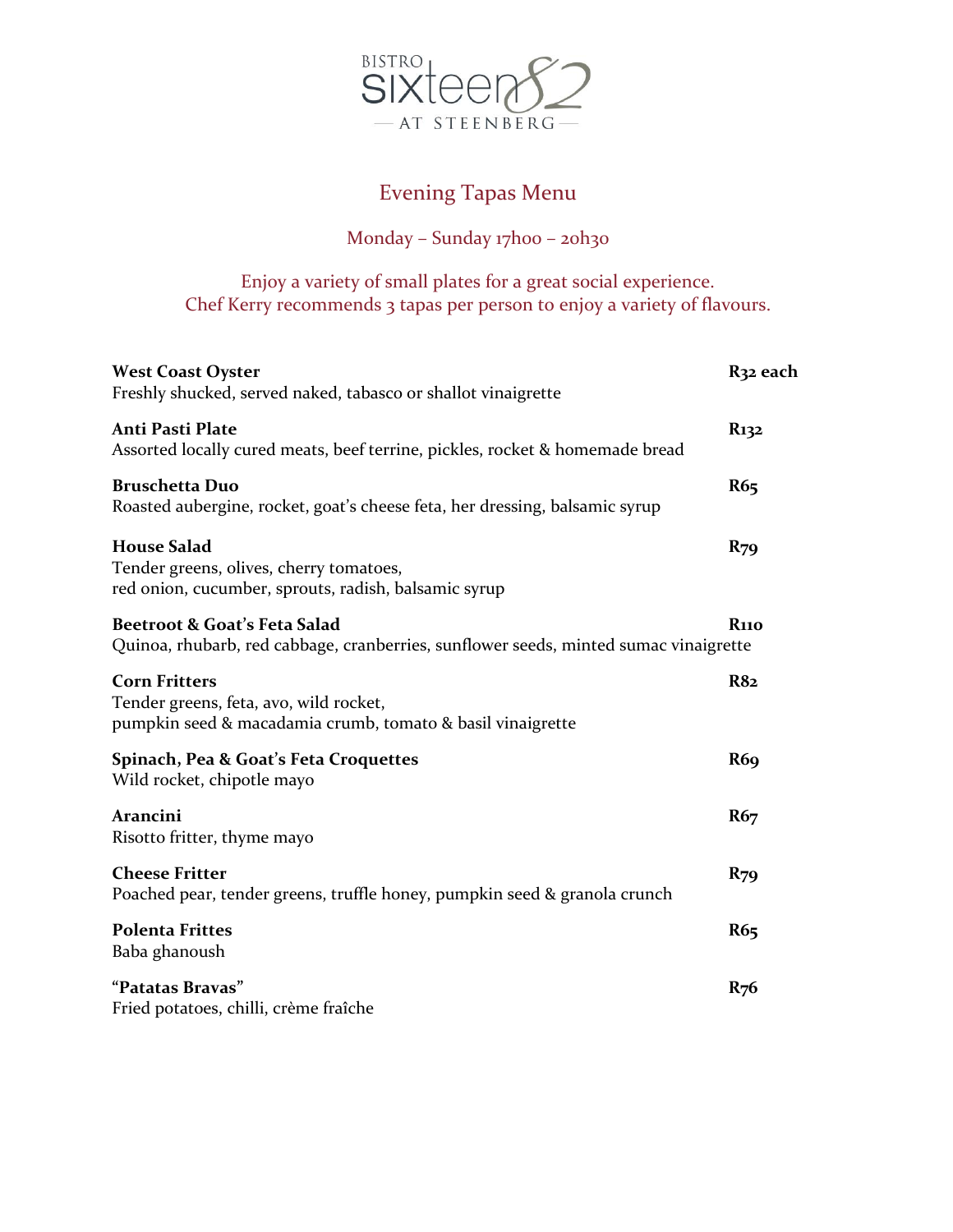

| <b>Ethically Sourced Fish</b><br>Roast garlic & black fungus egg noodles, shiitake & tamarind vinaigrette, salsa | <b>R</b> 110            |
|------------------------------------------------------------------------------------------------------------------|-------------------------|
| Gambas "Persillade"<br>Pan-fried prawns, garlic, parsley cream                                                   | $R_{137}$               |
| <b>Fish 'Tacos"</b><br>Saffron & pear salsa, coriander, avo, curry oil *served cold                              | <b>R</b> 110            |
| Wasabi Dusted Baby Patagonian Calamari<br>Avo, nori, edamame, pickled ginger mayo, lemongrass & lime vinaigrette | <b>R</b> 110            |
| <b>West Coast Mussels</b><br>Smoked paprika & red pepper velouté, tomato & basil salsa                           | <b>R</b> 110            |
| <b>Pork Belly</b><br>Celeriac mash, Sauvignon blanc & fig jus                                                    | <b>R110</b>             |
| <b>Pork Ribs</b><br>Sticky plum $\&$ 5 spice, sumac yoghurt                                                      | <b>R110</b>             |
| <b>Pan-Fried Chicken Livers</b><br>Smoked paprika & red pepper velouté, tomato & basil salsa                     | <b>R86</b>              |
| <b>Beef Tataki</b><br>Seared beef, truffled corn, shimeji mushrooms, wild rocket, chilli, mayo                   | R <sub>132</sub>        |
| <b>Beef Pot Stickers</b><br>Red cabbage & mangetout salsa, sesame, ginger & soy vinaigrette, aioli               | <b>R</b> <sub>103</sub> |
| <b>Beef Sirloin</b><br>Wild rocket, roast garlic jus, creamy wholegrain mustard                                  | R <sub>142</sub>        |
| Duck Bao Buns<br>Pulled maple duck, apple & mangetout slaw                                                       | <b>R110</b>             |

Come and enjoy our "Chef's Selection" Tapas for 2 @ R385 Available in the evening from Monday - Sunday from 17h00-20h00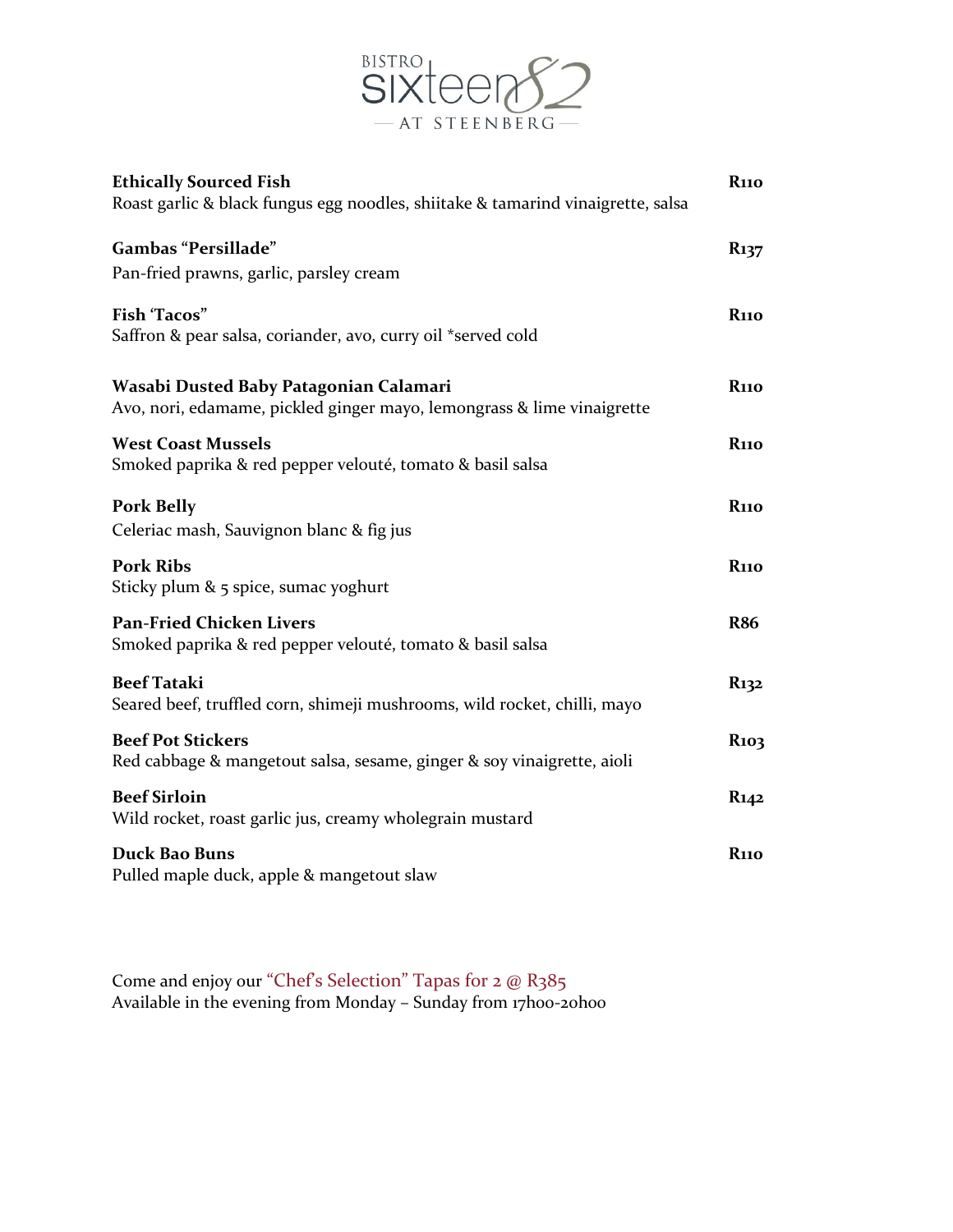

# Vegetarian Tapas Menu

## Monday – Sunday 17h00 – 20h00

| <b>House Salad</b>                                                                   | $R_{79}$                |
|--------------------------------------------------------------------------------------|-------------------------|
| Tender greens, olives, cherry tomatoes,                                              |                         |
| red onion, cucumber, sprouts, quail egg, balsamic syrup                              |                         |
| Beetroot & Goat's Feta Salad                                                         | <b>R79</b>              |
| Quinoa, rhubarb, red cabbage, cranberries, sunflower seeds, minted sumac vinaigrette |                         |
| <b>Broccoli Tataki</b>                                                               | <b>R</b> 110            |
| Tender stem broccoli, marinated shimeji mushrooms, corn,                             |                         |
| spring onion, wild rocket, chilli, mayo, soy vinaigrette, aioli                      |                         |
| Arancini                                                                             | R6 <sub>7</sub>         |
| Panko crusted risotto fritter, thyme mayo                                            |                         |
| <b>Corn Fritters</b>                                                                 | <b>R82</b>              |
| Tender greens, feta, pumpkin seed & macadamia crumb,                                 |                         |
| avo, tomato & basil vinaigrette                                                      |                         |
| <b>Panko Crusted Cheese Fritter</b>                                                  | $R_{79}$                |
| Poached pear, tender greens, truffle honey, pumpkin seed & granola crunch            |                         |
| <b>Tempura Vegetables</b>                                                            | $R_{74}$                |
| Spicy noodle salad, mint, basil coulis, soy syrup                                    |                         |
| "Patatas Bravas"                                                                     | $R_{76}$                |
| Fried potatoes, chilli, crème fraîche                                                |                         |
| <b>Cheese Platter</b>                                                                | <b>R</b> <sub>155</sub> |
| Selection of local cheese, homemade preserves,                                       |                         |
| sunflower & chevin macaroon, seed granola, lavash                                    |                         |
| *For one                                                                             |                         |

**.**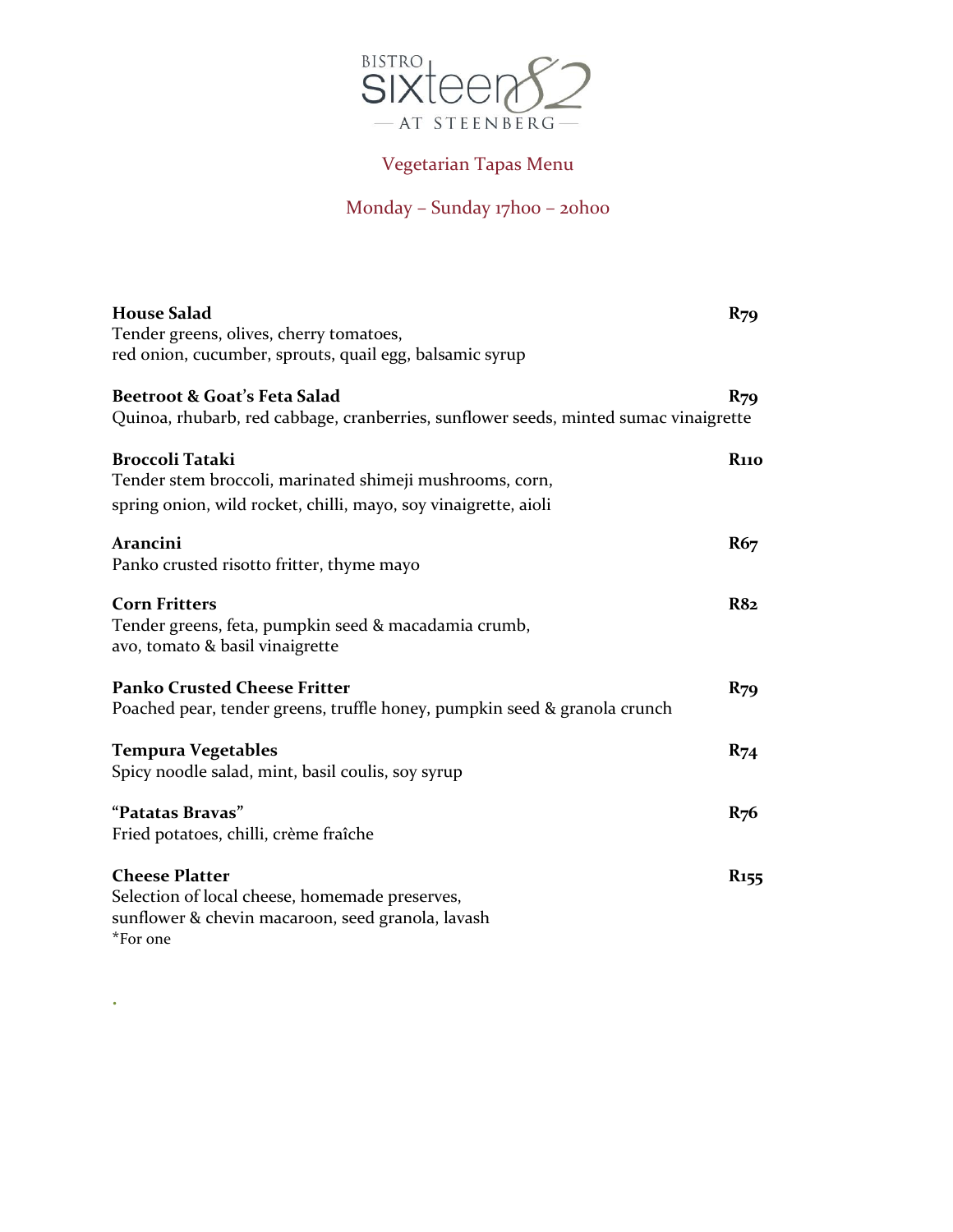

## Vegan Tapas Menu

## Monday – Sunday 17h00 – 20h30

| <b>House Salad</b>                                                                                                                       | $R_{79}$                |
|------------------------------------------------------------------------------------------------------------------------------------------|-------------------------|
| Tender greens, olives, cherry tomatoes, red onion,<br>cucumber, sprouts, radish, balsamic syrup                                          |                         |
| Warm Artichoke & Quinoa Salad<br>Artichoke, seasonal vegetables, wild rocket,<br>shitake vinaigrette                                     | <b>R85</b>              |
| Vegetable Stack<br>Pan fried vegetables, butternut & potato rösti,<br>assorted mushrooms, tender greens, basil salsa                     | $R_{79}$                |
| <b>Tempura Vegetables</b><br>Spicy noodle salad, mint, basil coulis, soy syrup                                                           | $R_{74}$                |
| <b>Broccoli Tataki</b><br>Tender stem broccoli, marinated shimeji mushrooms, corn,<br>spring onion, wild rocket, chilli, soy vinaigrette | <b>R</b> <sub>110</sub> |
| <b>Beetroot Salad</b><br>Quinoa, rhubarb, red cabbage, sunflower seeds, minted sumac vinaigrette                                         | $R_{79}$                |
| "Patatas Bravas"<br>Fried potatoes, smoked paprika, chilli syrup                                                                         | $R_{76}$                |

The menu may change without notice due to seasonal availability. A discretional service charge of 12% will be added to tables of 6 or more.

For allergies and dietary requirements, please inform your server. Not all of the ingredients are listed. Items may contain traces of allergens, not limited to, including dairy, nuts, shellfish, eggs and gluten.

Last orders for food and beverage will be taken at 21h30.

Due to 'on consumption' liquor license, we cannot permit guests to remove alcohol from the premises.